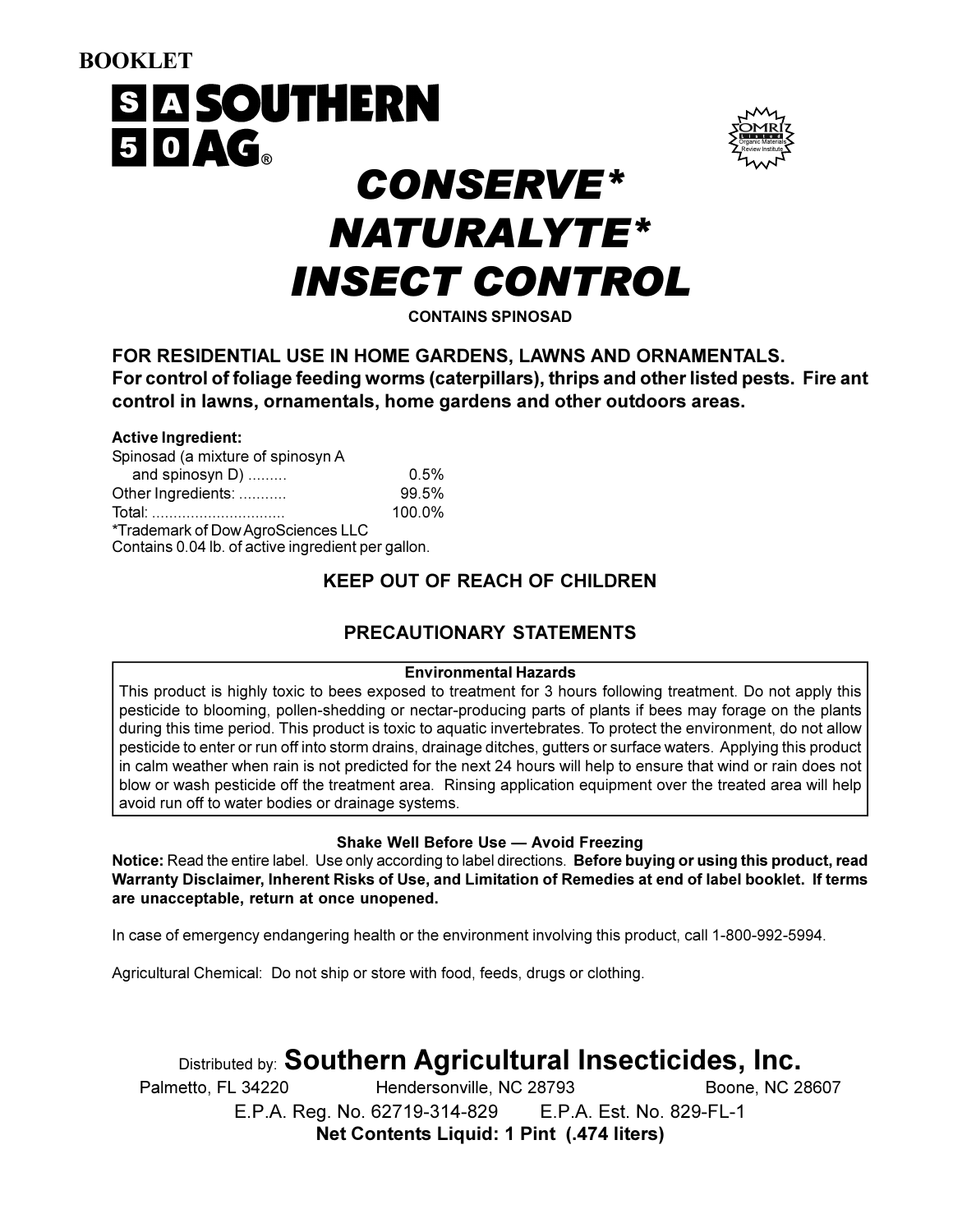### **DIRECTIONS FOR USE**

It is a violation of Federal law to use this product in a manner inconsistent with its labeling. Read all Directions for Use carefully before applying.

#### For residential use in home gardens, lawn and ornamentals. Not for use on plants being grown for sale or other commercial use, or for commercial seed production, or for research purposes.

#### **Storage and Disposal**

Do not contaminate water, food, or feed by storage or disposal.

**PESTICIDE STORAGE:** Store in the original container only in secure or locked storage area.

**CONTAINER HANDLING:** Nonrefillable container. Do not reuse or refill this container.

If empty: Place in trash or offer for recycling if available.

If partly filled: Call your local solid waste agency or 1-800-992-5994 for disposal instructions. Never place unused product down any indoor or outdoor drain.

SA-50 Brand Conserve Naturalyte Insect Control is intended for control of worms (caterpillars) and other listed insects. SA-50 Brand Conserve Naturalyte Insect Control does not significantly impact predatory beneficial insects, predatory mites, and spiders while controlling target pests. Susceptible insect pests may be observed on plants up to several hours after treatment, but will have ceased active feeding before being killed.

#### **HOW TO MIX**

Add the required amount of SA-50 Brand Conserve Naturalyte Insect Control to the specified amount of water, mix thoroughly, and apply uniformly to both upper and lower surfaces of plant foliage. Mix only as much spray as needed for a single treatment. In vegetable gardens, for best results, do not use more than 3 gallons of spray for 1000 sq. ft. of area. Do not use kitchen utensils for measuring. Keep measuring utensils with product and away from children.

| Amount of product to use per Pint, Quart or Gallon of Spray |                      |                  |                   |  |
|-------------------------------------------------------------|----------------------|------------------|-------------------|--|
|                                                             | <b>Per Pint</b>      | Per Quart        | <b>Per Gallon</b> |  |
|                                                             | $(16 \text{ fl oz})$ | (32 f1 oz)       | (128 f1 oz)       |  |
| Unit of Measure <sup>t</sup>                                | of Spray             | of Spray         | of Spray          |  |
| Fluid Ounces (fl oz)                                        | $0.25$ fl oz         | $0.5f$ loz       | 2.0 f1 oz         |  |
| Milliliters (ml)                                            | $7.5$ ml             | 15 <sub>ml</sub> | 60 ml             |  |
| Tablespoons (Tbs)                                           | $1/2$ Tbs            | 1 Tbs            | 4 Tbs             |  |
| Teaspoons (tsp)                                             | 1 1/2 tsp            | 3 tsp            | 12 tsp            |  |

 $\text{\textdegree}$  Conversion factors: 1 fl oz = 30 ml = 2 tablespoons (Tbs) = 6 teaspoons (tsp) (1 teaspoon = 1/3 tablespoon)

#### **How to Apply Shake Well Before Use**

SA-50 Brand Conserve Naturalyte Insect Control may be applied with trigger sprayer, hand-held, backpack, or hose-end sprayers. Use a hose-end sprayer that can be adjusted to provide a dilution ration of about 2 fl. oz.of SA-50 Brand Conserve Naturalyte Insect Control (4 Tbs) per gallon of spray.

#### **When to Apply**

Apply when listed pests are present. Repeat applications may be made as indicated in the "Home Gardens" table. See your state extension service recommendations for treatment guidelines in your area.

#### **Uses**

#### **HOME GARDENS**

In the state of Georgia, do not apply SA-50 Brand Conserve Naturalyte Insect Control to: broccoli raab, Chinese cabbage (bok choy), collards, kale, mizuna, mustard greens, mustard spinach, rape greens.

|                           |                             | <b>Maximum</b><br>Number of<br>Applications | <b>Minimum</b><br>Days to<br><b>Wait before</b> | <b>Minimum Days</b><br>to Wait from Last<br>Application |
|---------------------------|-----------------------------|---------------------------------------------|-------------------------------------------------|---------------------------------------------------------|
| <b>Crops</b>              | <b>Pests Controlled</b>     | per Calendar year                           | Reapplying                                      | to Harvest                                              |
| Apple and other pome      | codling moth.               | 6                                           | 10                                              |                                                         |
| <b>Fruits</b> crabapples. | European grapevine moth     |                                             |                                                 |                                                         |
| loquat, mayhaw, pears,    | leafminers, leafrollers     |                                             |                                                 |                                                         |
| and quince                | Light brown apple moths     |                                             |                                                 |                                                         |
|                           | oriental fruit moth, thrips |                                             |                                                 |                                                         |
|                           | tufted apple budmoth        |                                             |                                                 |                                                         |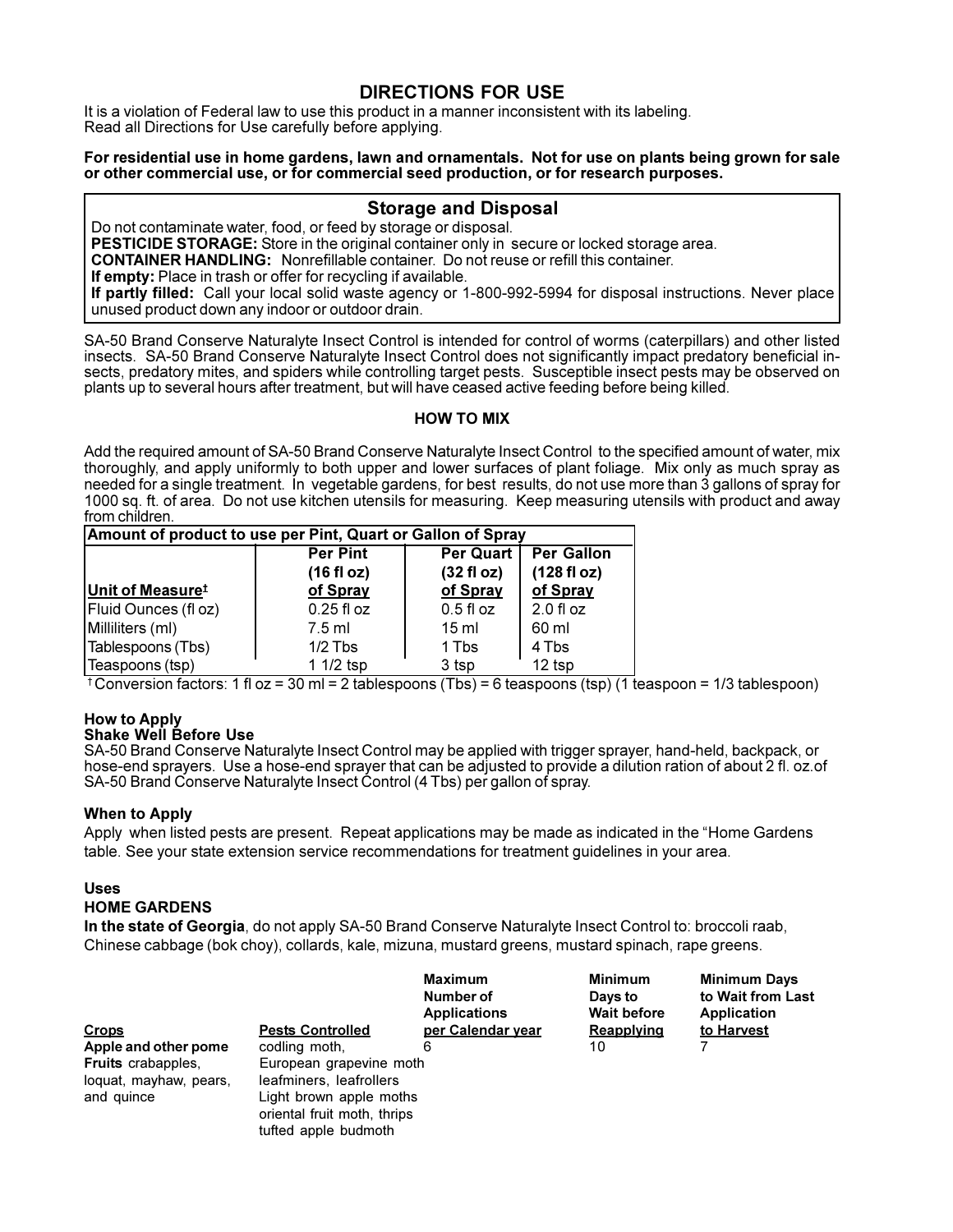| Citrus Trees, including,<br>grapefruit, lemons, limes,<br>oranges, and tangerines | katydids, leafminers,<br>thrips,<br>worms (caterpillars)               | 6 | 6 | 1                      |
|-----------------------------------------------------------------------------------|------------------------------------------------------------------------|---|---|------------------------|
|                                                                                   | (to prevent fruit scaring from thrips, treat when fruits marble size). |   |   |                        |
| <b>Cole Crops</b>                                                                 | armyworms                                                              | 6 | 4 | 1                      |
| (Brassica Vegetables),                                                            | cabbage looper                                                         |   |   |                        |
| including: broccoli, broccoli diamondback moth                                    |                                                                        |   |   |                        |
| raab, brussels sprouts,                                                           | flea beetle (suppression)                                              |   |   |                        |
| cabbage, cauliflower,                                                             | leafminers                                                             |   |   |                        |
| Chinese broccoli,                                                                 | thrips                                                                 |   |   |                        |
| collards, kale, kohlrabi,                                                         |                                                                        |   |   |                        |
| mustard greens,                                                                   |                                                                        |   |   |                        |
| mustard spinach, and Rape greens                                                  |                                                                        |   |   |                        |
| <b>Cucurbits, including</b>                                                       | Armyworm,                                                              | 6 | 5 | All except cucumber, 3 |
| cucumber, edible gourds                                                           | leafminers, loopers                                                    |   |   |                        |
| and watermelon                                                                    | thrips                                                                 |   |   | Cucumber, 1            |
| summer and winter squash, worms (caterpillars)                                    |                                                                        |   |   |                        |
| muskmelons (cantaloupe,                                                           |                                                                        |   |   |                        |
| honeydew, etc.), pumpkin                                                          |                                                                        |   |   |                        |
| <b>Fruiting Vegetables,</b>                                                       | Colorado potato beetle                                                 | 6 | 4 | 1                      |
| including: eggplant,                                                              | European corn borer, flea beetle,                                      |   |   |                        |
| groundcherry, pepino,                                                             | leafminers, loopers, thrips,                                           |   |   |                        |
| pepper, tomatillo, and                                                            | worms (caterpillars)                                                   |   |   |                        |
| tomato                                                                            |                                                                        |   |   |                        |
| <b>Leafy and Dried Herbs</b>                                                      | leafminers, loopers                                                    | 5 | 5 | 1                      |
| including                                                                         | thrips                                                                 |   |   |                        |
| angelica, balm, basil                                                             | worms (caterpillars)                                                   |   |   |                        |
| borage, burnet, camomile,                                                         |                                                                        |   |   |                        |
| catnip, chervil (dried), chive, chive (Chinese)                                   |                                                                        |   |   |                        |
| cilantro, cilantro (leaf), clary, coriander, (leaf)                               |                                                                        |   |   |                        |
| costmary, curry, (leaf) dillweed, horehound,                                      |                                                                        |   |   |                        |
|                                                                                   | hyssop, lavender, lemongrass, lovage (leaf) marigold, marjoram,        |   |   |                        |
|                                                                                   | nasturtium, parsley (dried) pennyroyal, rosemary, rue,                 |   |   |                        |
|                                                                                   | sage, savory (summer and winter), sweet bay, tansy,                    |   |   |                        |
|                                                                                   | tarragon, thyme, wintergreen, woodruff, and wormwood                   |   |   |                        |
| Leafy Vegetables,                                                                 | diamond back moth                                                      | 6 | 4 | 1                      |
| including,                                                                        | leafminers, loopers,                                                   |   |   |                        |
| amaranth, head and                                                                | thrips                                                                 |   |   |                        |
| leaf lettuce, celery, arugula, worms (caterpillars)                               |                                                                        |   |   |                        |
| chervil, corn salad, Garden                                                       |                                                                        |   |   |                        |
|                                                                                   | cress, dandelion, dock, endive (escarole), parsley, garden             |   |   |                        |
| purslane, rhubarb, spinach, and Swiss chard                                       |                                                                        |   |   |                        |
| Stone Fruit, including:                                                           | borers, European grapevine                                             | 6 | 7 | apricot, all           |
| apricot, cherries,                                                                | moth, fruit flies, fruitworm                                           |   |   | except cherry,         |
| nectarines, peaches,                                                              | leafminers, leafrollers,                                               |   |   | peach, plum, prune     |
| plum, and prune                                                                   | light brown apple moth                                                 |   |   | nectarine, 14          |
|                                                                                   | Oriental fruit moth, thrips,                                           |   |   | Cherry, plum,          |
|                                                                                   | worms (caterpillars)                                                   |   |   | prune, 7               |
|                                                                                   |                                                                        |   |   | Peach, nectarine 1     |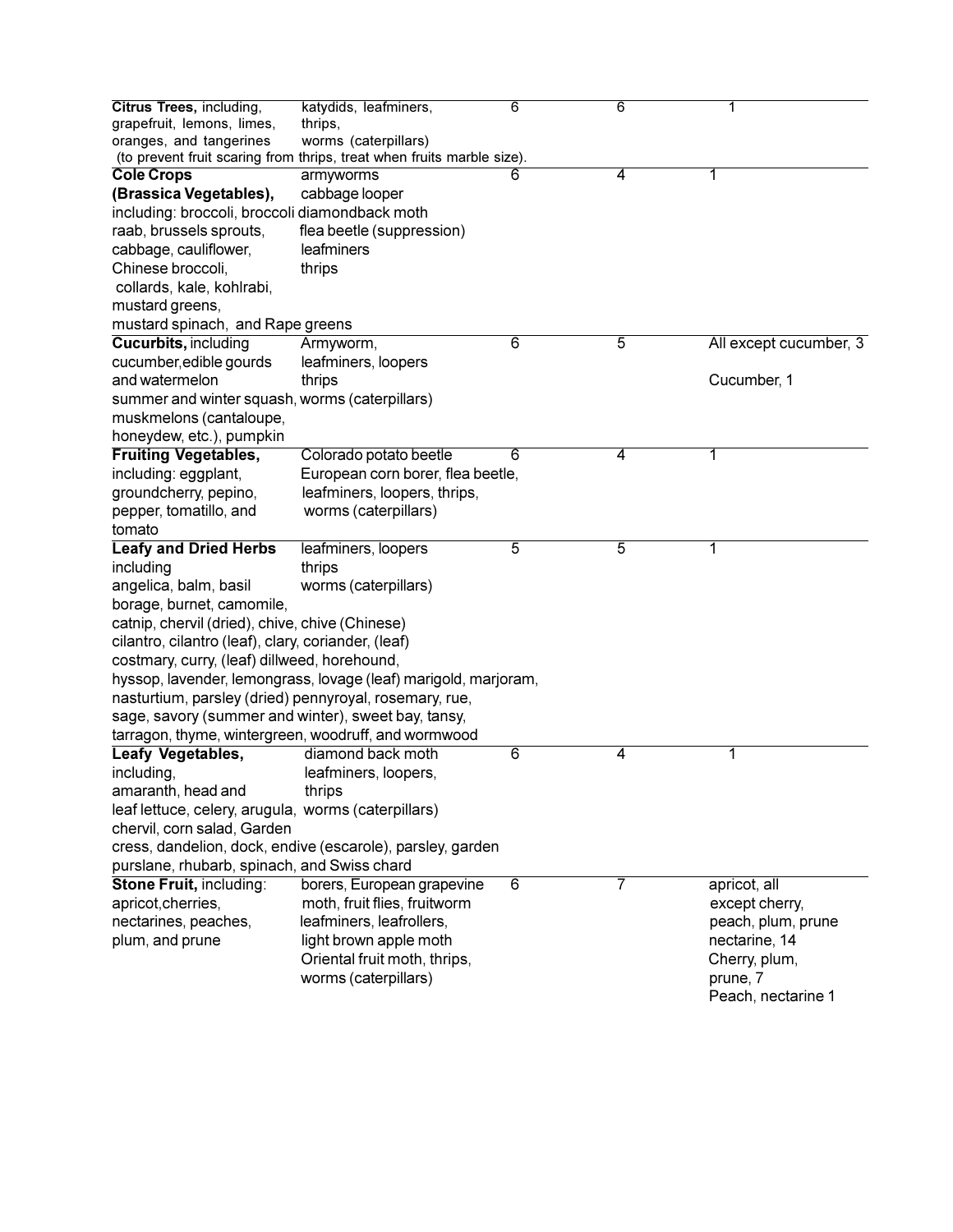| <b>HOME GARDENS</b><br>(continued)                                                                                                                                                                                   |                                                                                                                          | <b>Maximum</b><br>Number of<br><b>Applications</b> |                   | <b>Minimum</b><br>Days to<br><b>Wait before Application</b> | <b>Maximum Days</b><br>to Wait from                 |
|----------------------------------------------------------------------------------------------------------------------------------------------------------------------------------------------------------------------|--------------------------------------------------------------------------------------------------------------------------|----------------------------------------------------|-------------------|-------------------------------------------------------------|-----------------------------------------------------|
| <u>Crops</u><br><b>Potatoes, Tuberous</b><br>and Corm Vegetables, Colorado potato beetle,<br>including, potatoes,<br>sweet potatoes, true<br>yams, Jerusalem<br>artichoke, Chinese<br>artichoke, ginger, and tumeric | <b>Pests Controlled</b><br>artichoke plume moth,<br>corn borers, leafminers,<br>loopers, thrips,<br>Worms (caterpillars) | per Season<br>6                                    |                   | <b>Reapplying to Harvest</b><br>7                           | artichoke, 2<br>all others, 7 days                  |
| <b>Strawberry</b>                                                                                                                                                                                                    | armyworms, European<br>grapevine moth, leafrollers,<br>light brown apple moth,<br>thrips                                 | 5                                                  |                   | $\overline{5}$                                              | 1 day                                               |
| <b>Succulent and Dried</b>                                                                                                                                                                                           |                                                                                                                          |                                                    |                   |                                                             |                                                     |
| Beans and Peas, including:                                                                                                                                                                                           |                                                                                                                          | 6                                                  |                   | 5                                                           | succulent 3 days                                    |
| adzuki bean, black-eyed borers, leafminers,                                                                                                                                                                          |                                                                                                                          |                                                    |                   |                                                             | dried, 28 days                                      |
| pea, chickpea, cowpea                                                                                                                                                                                                | loopers, thrips,                                                                                                         |                                                    |                   |                                                             |                                                     |
| lima bean, snap                                                                                                                                                                                                      | worms (caterpillars)                                                                                                     |                                                    |                   |                                                             |                                                     |
| bean, garden pea,                                                                                                                                                                                                    |                                                                                                                          |                                                    |                   |                                                             |                                                     |
| garbanzo bean, and snow pea                                                                                                                                                                                          |                                                                                                                          |                                                    |                   |                                                             |                                                     |
| <b>Sweet Corn and</b>                                                                                                                                                                                                | corn borers                                                                                                              | $\overline{6}$                                     |                   | 3                                                           | 1                                                   |
| Popcorn(for earworms,                                                                                                                                                                                                | earworm                                                                                                                  |                                                    |                   |                                                             |                                                     |
| treat silk frequently                                                                                                                                                                                                | worms (caterpillars)                                                                                                     |                                                    |                   |                                                             |                                                     |
| as it grows)                                                                                                                                                                                                         |                                                                                                                          |                                                    |                   |                                                             |                                                     |
| <b>Tropical tree fruits,</b>                                                                                                                                                                                         | suppression of                                                                                                           | 4                                                  |                   | 7                                                           | 1 day                                               |
| including acerola,                                                                                                                                                                                                   | European grapevine moth,                                                                                                 |                                                    |                   |                                                             |                                                     |
| atemoya, avocado,                                                                                                                                                                                                    | katydids                                                                                                                 |                                                    |                   |                                                             |                                                     |
| black sapote, cherimoya, Light brown apple moth                                                                                                                                                                      |                                                                                                                          |                                                    |                   |                                                             |                                                     |
| custard apple, guava,                                                                                                                                                                                                | thrips                                                                                                                   |                                                    |                   |                                                             |                                                     |
| longan, lychee, mango,<br>papaya, passionfruit,<br>sapodilla, star apple,                                                                                                                                            | worms (caterpillars)                                                                                                     |                                                    |                   |                                                             |                                                     |
| starfruit, and wax jambu (wax apple)                                                                                                                                                                                 |                                                                                                                          |                                                    |                   |                                                             |                                                     |
|                                                                                                                                                                                                                      |                                                                                                                          |                                                    |                   |                                                             |                                                     |
| LAWNS AND ORNAMENTALS                                                                                                                                                                                                |                                                                                                                          |                                                    |                   |                                                             |                                                     |
| <b>Use Site</b>                                                                                                                                                                                                      | <b>Pests Controlled</b>                                                                                                  |                                                    | <b>Directions</b> |                                                             |                                                     |
| Lawns                                                                                                                                                                                                                | worms, including small (<3/4")                                                                                           |                                                    |                   |                                                             | Mix the amount of this product specified per        |
|                                                                                                                                                                                                                      | armyworm, and sod webworm                                                                                                |                                                    |                   |                                                             | gallon of spray and uniformly apply a minimum       |
|                                                                                                                                                                                                                      | Cat fleas (suppression only)                                                                                             |                                                    |                   |                                                             | of 3 gallons of spray per 1000 sq ft of area.       |
|                                                                                                                                                                                                                      |                                                                                                                          |                                                    | application.      |                                                             | Delay watering or mowing for 12-24 hours after      |
|                                                                                                                                                                                                                      | Armyworms:                                                                                                               |                                                    | afternoon.        |                                                             | For best results, apply in early morning or late    |
|                                                                                                                                                                                                                      | <b>Cat Fleas:</b>                                                                                                        |                                                    |                   |                                                             | Apply early or late in the day since control        |
|                                                                                                                                                                                                                      |                                                                                                                          |                                                    |                   |                                                             | requuires contact with dilute spray before drying.  |
|                                                                                                                                                                                                                      |                                                                                                                          |                                                    |                   |                                                             | Thorough coverage is necessary. Reapply in 7        |
|                                                                                                                                                                                                                      |                                                                                                                          |                                                    |                   |                                                             | to 14 days to control adults that have emerged      |
|                                                                                                                                                                                                                      |                                                                                                                          |                                                    |                   |                                                             | from pupae present at time of initial treatment.    |
| Outdoor                                                                                                                                                                                                              | gall midges, leaf feeding beetles                                                                                        |                                                    |                   |                                                             | Mix the amount of Conserve Naturalyte               |
| <b>Ornamentals</b>                                                                                                                                                                                                   | leafminers, sawfly larvae,                                                                                               |                                                    |                   |                                                             | specified per pint, quart or gallon of spray and    |
| (herbaceous                                                                                                                                                                                                          | spider mites* thrips, worms                                                                                              |                                                    |                   |                                                             | uniformly spray foliage to point of runoff. Uniform |
| and woody                                                                                                                                                                                                            | including loopers, webworms,                                                                                             |                                                    |                   |                                                             | coverage of upper and lower leaf surfaces is        |
| plants)                                                                                                                                                                                                              | gypsy moth, and tent caterpillars                                                                                        |                                                    |                   | essential for effective insect control.                     |                                                     |